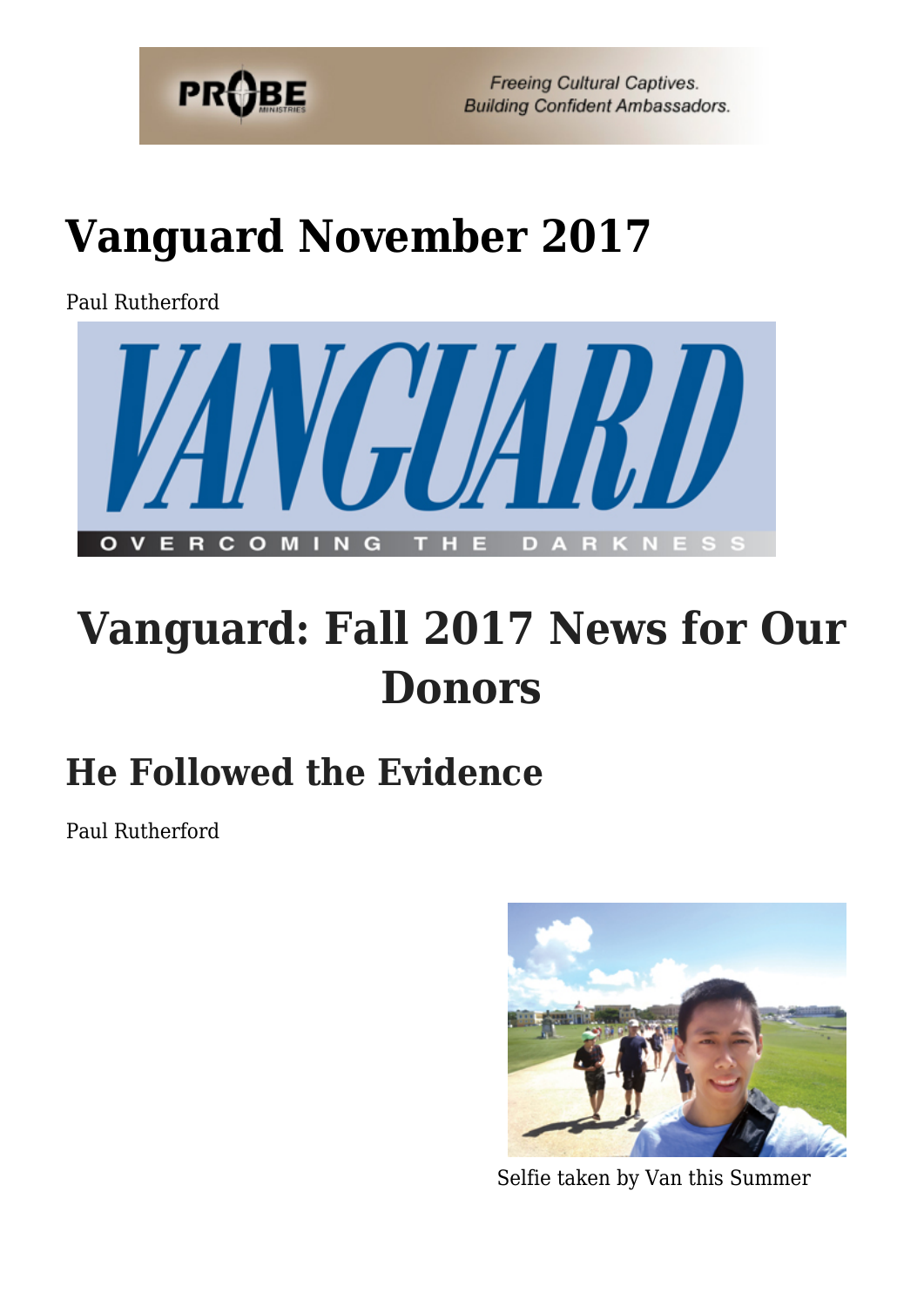

Van was born in Vietnam. He's an atheist who always told himself he'd follow the truth wherever it led. But when he discovered a wealth of evidence this Spring for the resurrection of Jesus, would his resolve be enough to forsake the only life he'd ever known?

Meet Van. He recently graduated from the University of Texas at Dallas with a degree in finance. He's a quiet and studious young man who grew up in a good family just outside Dallas. His parents immigrated to the States from Vietnam when he was young to live the American dream. Van thought of himself an atheist even though his background was Buddhist.

Van considered himself a student of truth from a young age. Early on he determined to follow the evidence even if it led to a completely different life. In high school he debated a friend and fellow classmate on the existence of God. And through it he gained a respect for the voice of Christians in conversations about our origins and where everything came from. He decided to read the Bible for himself.

This past year Van's best friend (a Christian) began displaying symptoms of a mental illness. Van felt bad for his friend. Sadly his friend's condition worsened until he withdrew from school. Van was disheartened. He witnessed first-hand a Christian struggle in his soul, while depending on Christ. It was different. Van knew Christ could be the only way his friend was getting through such an impossible situation.

Van's friend was suffering. And he knew that Jesus also suffered. Suddenly Van began to see his friend as looking like Jesus. Van was very shaken up — spiritually speaking.

The week before this Easter, Van ran into Probe staffer Byron Barlowe at a booth on campus having conversations about the resurrection of Jesus Christ. Byron and Van discussed the resurrection and some alternate theories as well. Van was overwhelmed. He thought the resurrection made sense. But he told Byron,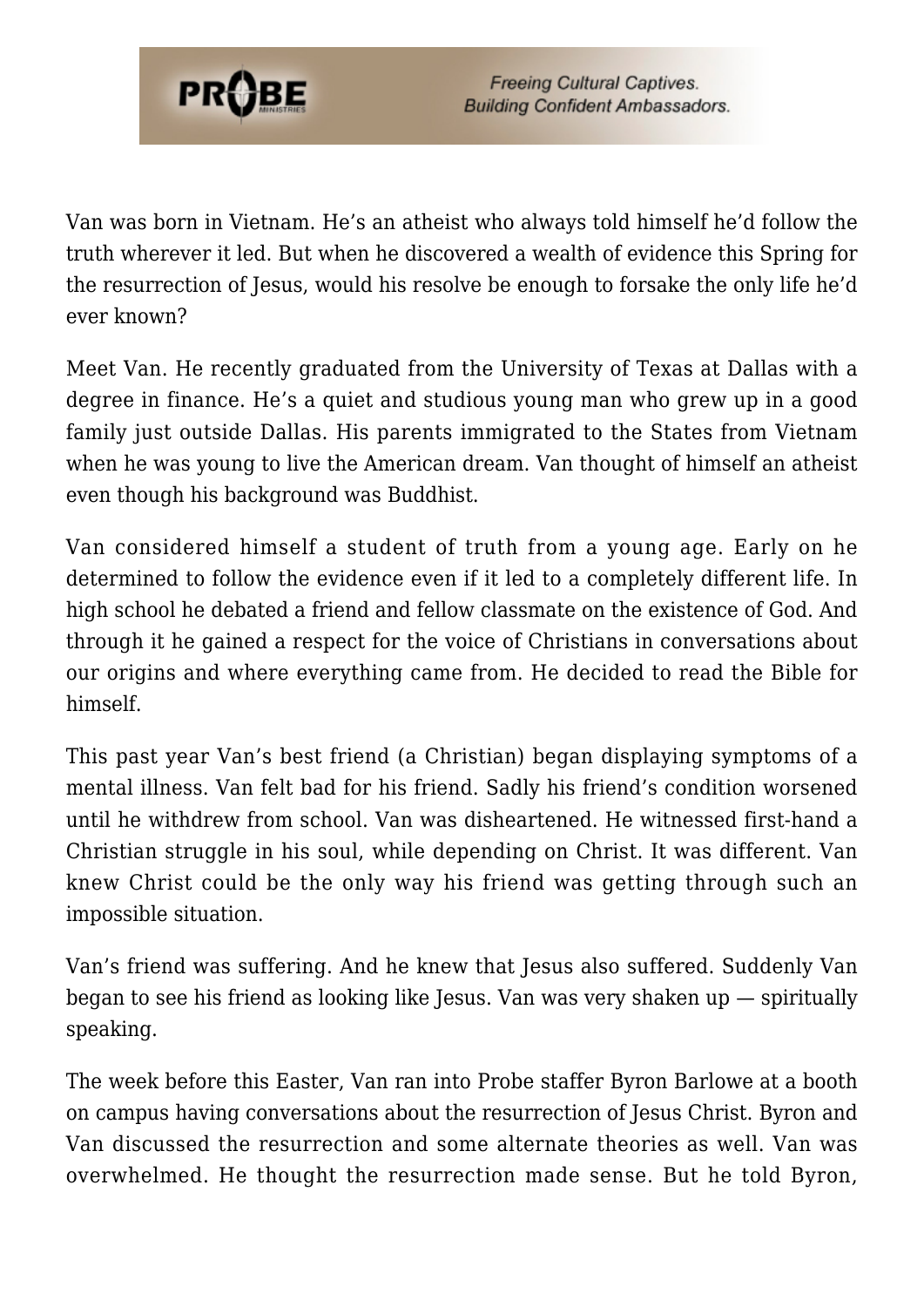

"There's something missing."

Byron answered. "What's missing is answered by the question, 'Does Christ dying on the cross and rising again have anything to do with you and paying for your sins?'" Van took Byron's number. Then he walked away thoughtfully.

Later that week Van texted Byron. "I now believe."

They've been meeting since then to study the Bible, so Van can grow in his new found faith.

That could NOT have happened without you. Van is in the Kingdom of God because you gave. Thank you. Your support is essential to writing incredible stories like Van's. Thank you for giving. Thank you for praying. Thank you for making this ministry happen. You are the secret to ministry success! Thank you.

#### **Is Probe Ministries a Hate Group? A Response to the SPLC**

Sue Bohlin

CNN recently released a map of the US showing the hate groups identified by the Southern Poverty Law Center. Probe has been on that list as an "anti-LGBT hate group" for two years. The reasons the SPLC gave a reporter for including us were patently untrue, accusing us of

HAT' HATE HATE HATE HATE HAT

saying things we don't say and don't believe. It is mainly my writings on LGBT issues they object to. But they wouldn't even talk to me.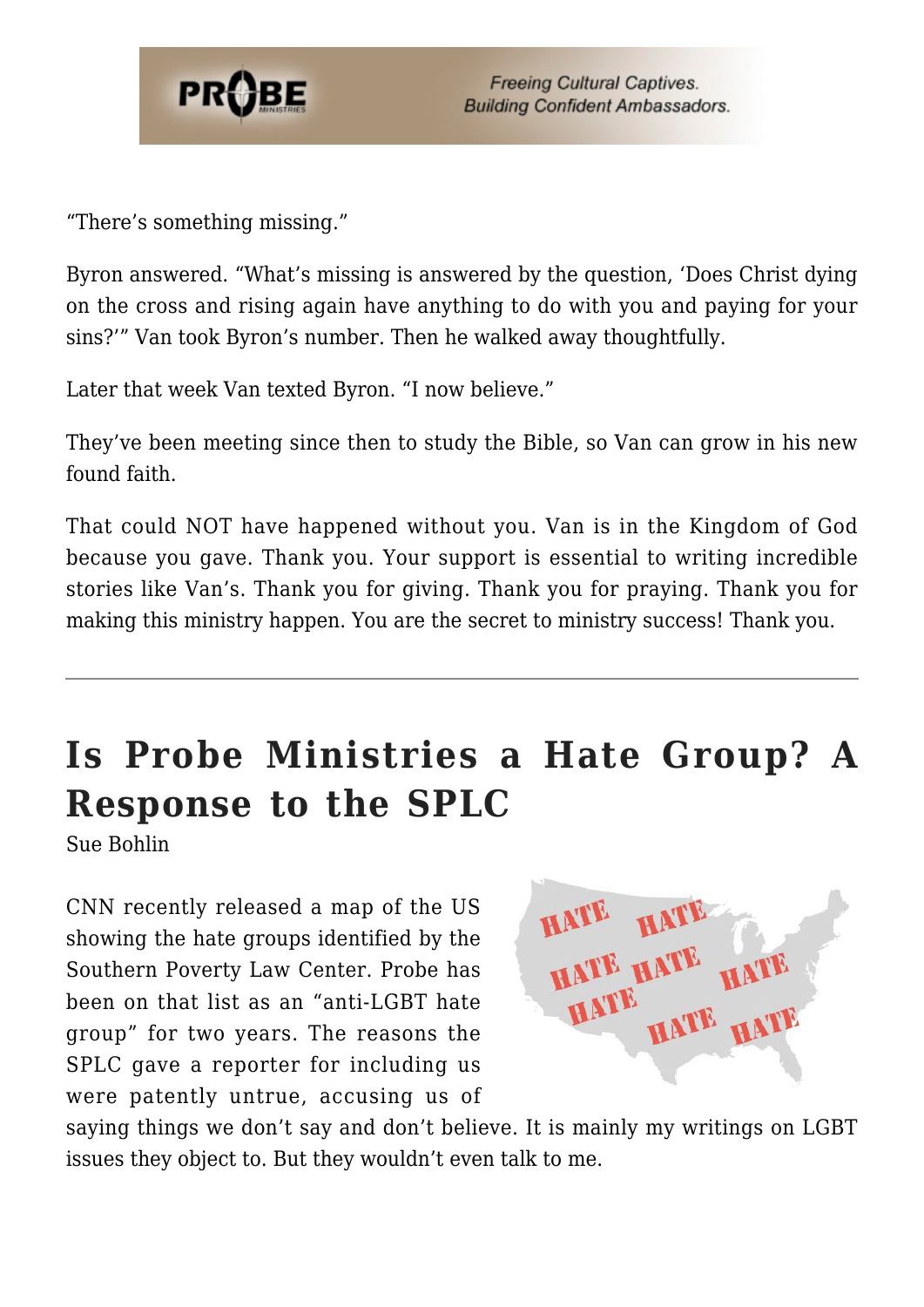

We were tagged an "anti-LGBT" hate group because we don't agree with the LGBT agenda. We align ourselves with the Bible's standards. We believe God designed marriage between one man and one woman, and that all sex outside of marriage violates God's good design for human sexuality. Unfortunately, these days mere disagreement is called hate. I have repeatedly invited people to identify the hate-filled words on our website so I can change them, but no one has ever identified any. I believe that is because you won't find words of hate on our website or in any of our recorded messages.

I'm the primary writer and speaker about homosexuality and gender issues for Probe. It might be helpful for you to know that for 18 years I have also served with Living Hope Ministries, which helps people deal with unwanted homosexuality, and also serves the family members of those who have chosen to embrace a gay identity. I have walked with a lot of women as they process the reasons for their attractions and experience a shift in their beliefs and attitudes (and sometimes attractions as well, though not always). They are so very dear to me, and I love being their cheerleader and encourager.

As my pastor says, "Truth sounds like hate to those who hate the truth." There are so many cultural lies about God's design for sex and identity that when we proclaim God's truth in a culture that embraces lies, we get called hateful and discriminatory.

Probe is all about helping people think biblically about a wide range of topics. We offer biblical truth — even when it's unpopular.

We are grateful for how your support of Probe allows us to continue to proclaim God's truth about gender, marriage and sexuality in an increasingly dark and hostile world.

So no, we're not a hate group. We're a *truth* group, seeking to speak the truth in love. And truth haters are gonna hate.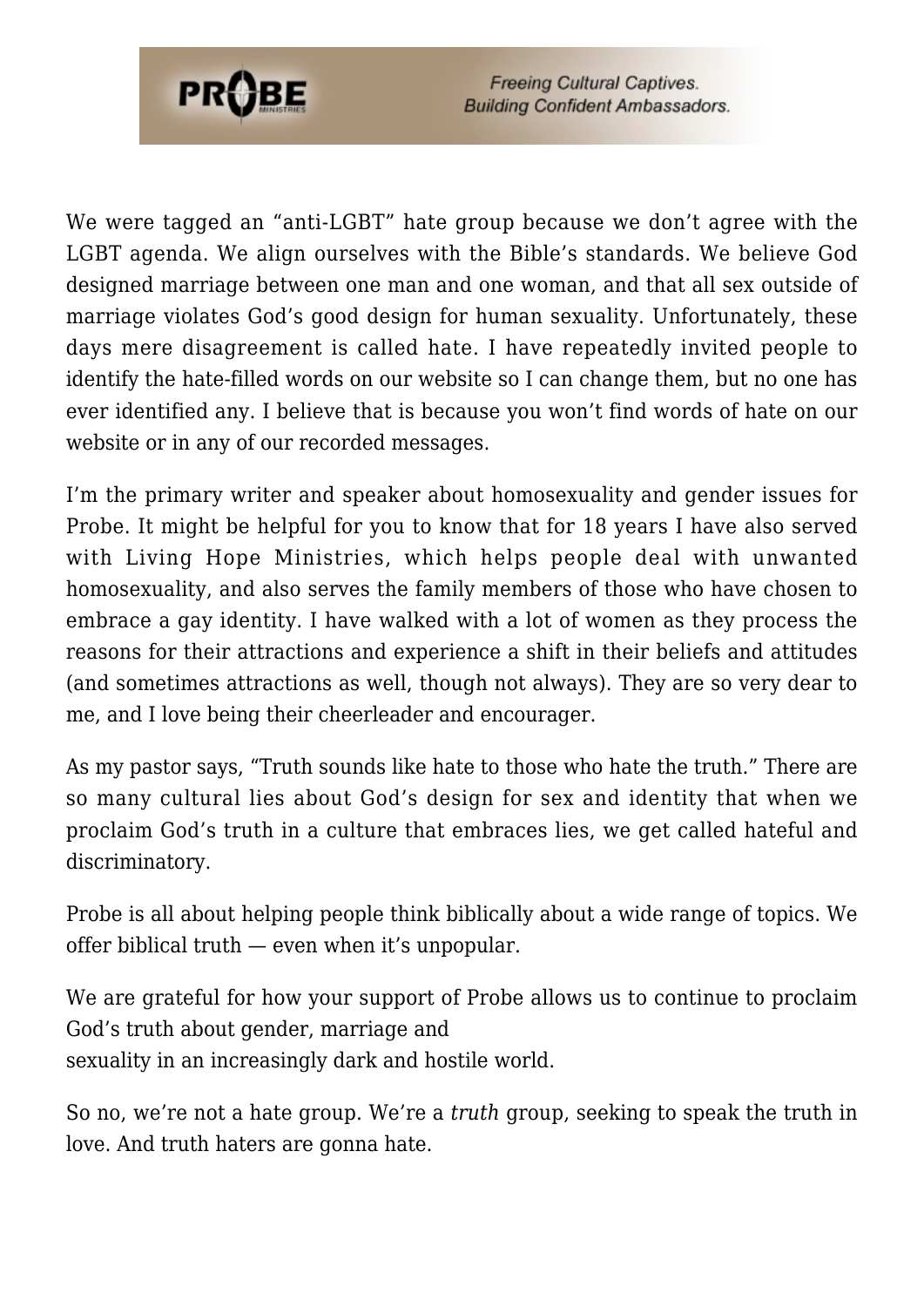

[Editor's note: Just this month the Department of Defense dropped citations to the SPLC's hate group listings in its training manual — a big win!]

### **Culturally Captive No More: Kei'Aysha's Story**

Paul Rutherford



Kei'Aysha, *Mind Games* participant 2017

**DENTON, Texas.** I sat down with *Mind Games* 2017 camper Kei'Aysha to ask about her experience that week. Her story is incredible. Let me share it with you in her own words. Here's an edited transcript.

**Paul:** Tell me about your experience at *Mind Games*.

**Kei'Aysha:** Well I've come here from Georgia hoping to learn and grow. And I have. It's been very encouraging. I've loved it. Before I came here I didn't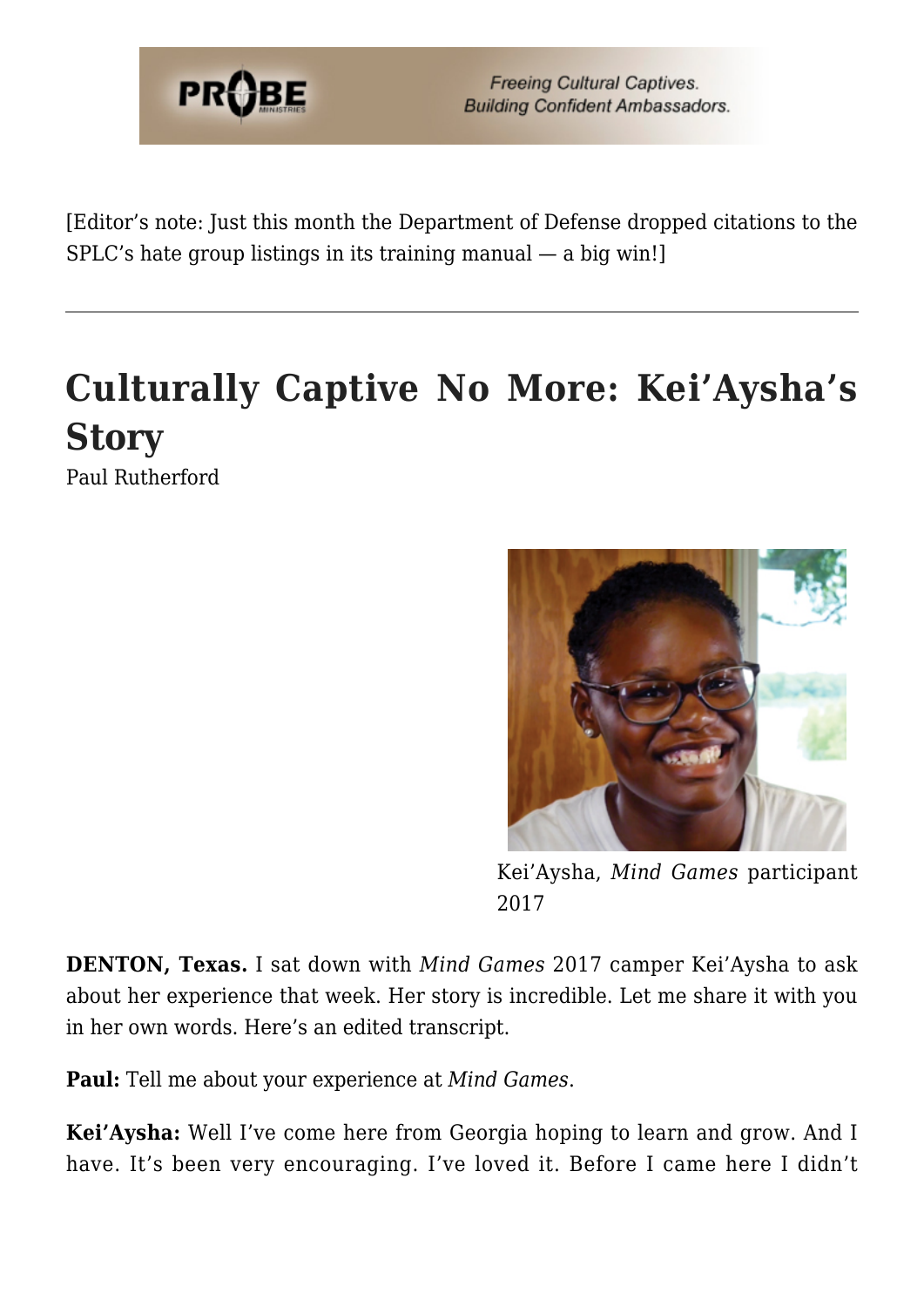

understand how to defend my faith. But now I do.

**Paul:** Wow. That's fantastic! Tell me, what's a belief you thought to be true before, but now you realize it's not true.

**Kei'Aysha:** Before I became a Christian I used to believe in reincarnation. And I used to believe in evolution. But now I realize God designed all living things. Not that there isn't microevolution. But God created the Earth and all of life.

**Paul:** Would you recommend *Mind Games* to others?

**Kei'Aysha:** YES! (smiling) It changed my life! Before I didn't understand how to explain things to people. Like, on the first day (Dr.) Ray asked why we are Christians. I learned how to say why I'm a Christian without saying, well I just believe, or I just have faith. I can say I'm a Christian because I'm convinced by the evidence from creation (motioning all around her).

**Paul:** How has *Mind Games* impacted your faith?

**Kei'Aysha:** My faith is much stronger now — much stronger.

Thank you for changing Kei'Aysha's life. You've probably heard the statistics. The majority of the American Church is culturally captive — their beliefs about God, Jesus, truth, the Bible, etc. align more closely with culture than with the teachings of the Bible. Kei'Aysha was one of those statistics. She already believed in Jesus for salvation. But now she believes biblically about what happens after death, and how the Earth was created, because of you.

You made that possible. Thank you. The impact of this experience for Kei'Aysha will bless her the rest of her life. She now has confidence in life after the grave. It's in Christ — not her works here on earth. She now believes in the Creator God — maker of heaven and earth. She is being freed from the bonds of captivity to culture. She's not captive to that anymore thanks to you. Kei'Aysha is thinking biblically now more than she was before. Amazing.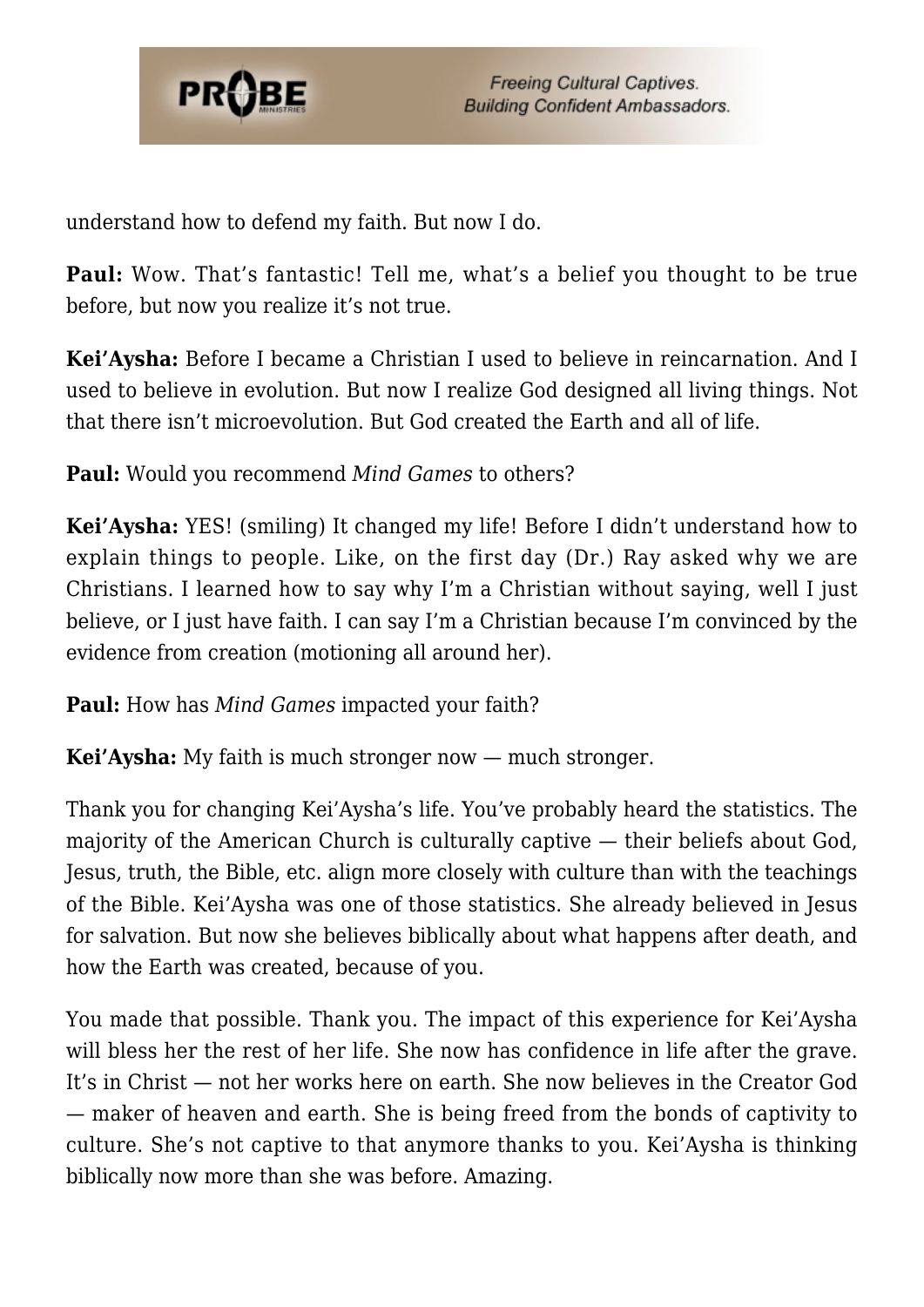

 $\pmb{\times}$ 

#### **Sign of the Times**

Kerby Anderson, President

As hard as it might be to believe, the Southern Poverty Law Center has designated Probe Ministries as a "hate group." Sadly, that puts us right along with the KKK, the neo-Nazi's, white supremacists, and Muslim terrorists. You can find more information on page two. I want to tell you what this whole thing *means*.

We earned our "hate group" status (according to them) for promoting the traditional and biblical stance on human sexuality. Let's be real clear on what's happening here. This is historic. A legitimate, grace-filled, Christian ministry in America has been labeled a hate group for what reason? Teaching the Bible.

The prophet Isaiah (5:20) writes, "Woe to those who call evil good, and good evil." This is a result of culture shifting little by little over many years. This is a result of cultural captivity, the result of a weak anemic church that looks no different from our culture. We have not loved our neighbor courageously or graciously as Jesus did. This is the primary reason our culture's in this whole mess.

But it's not too late!

That is why I am so glad for you. You are one of the few who get it. Your prayers, your gifts, your support is taking action to stand up and *be* the Church.

Our culture needs more ambassadors for Christ. Will you love the Lord your God with all your heart, with all your soul, with all your strength, and with all your mind?

We don't need more *hearers* of the word. We need more *doers*. And that's exactly